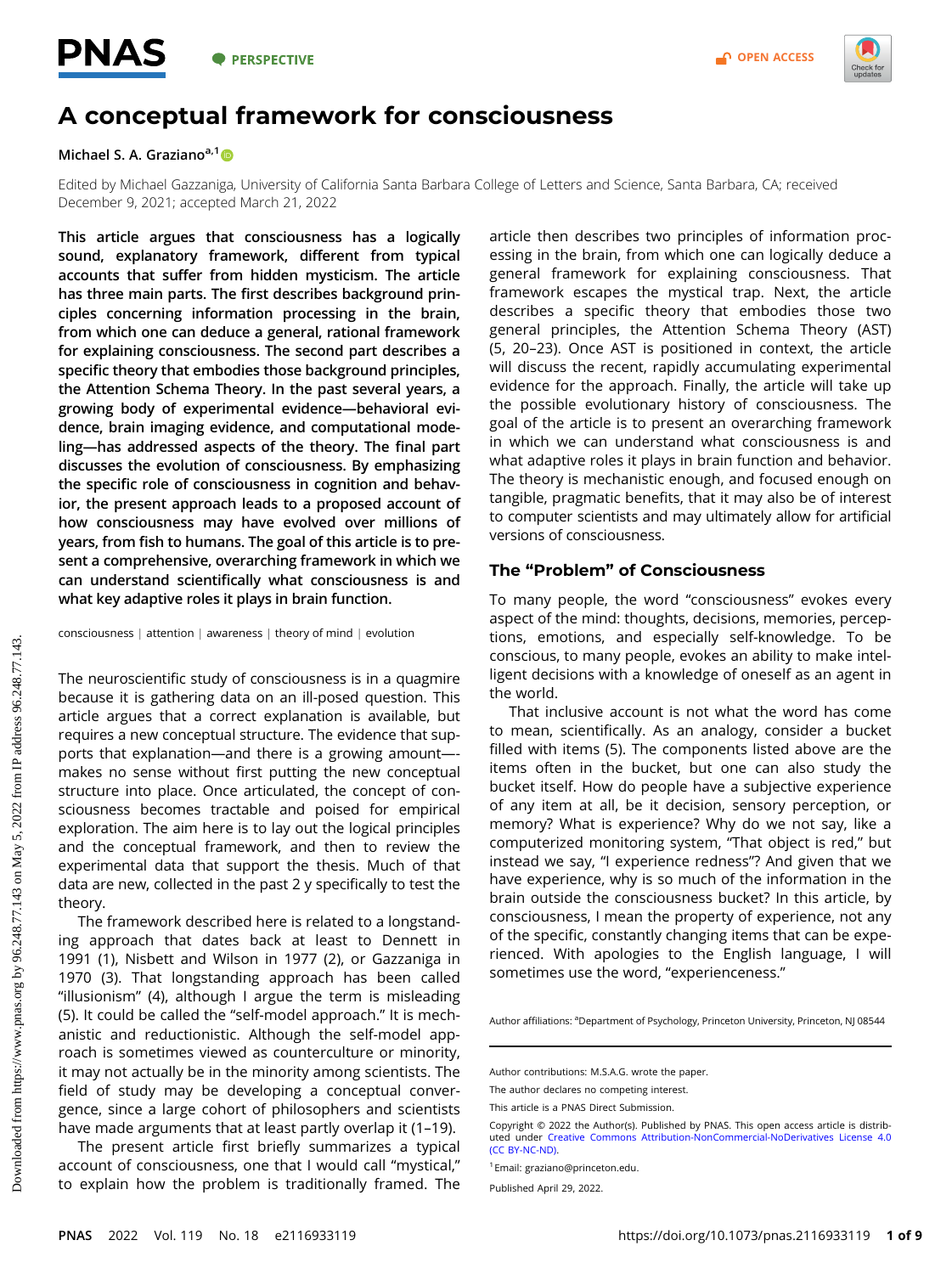The question of consciousness has sometimes been called the "hard problem" because, in one perspective, it seems to wear armor that protects it from explanation (24). Experience is nonphysical: one cannot physically touch it and register a reaction force, or objectively measure its mass, size, temperature, or any other physical parameter. One can measure the substrate—the neurons, synapses, and electrochemical signals—but the sensation attached to that physical process, the experienceness itself, is without physical presence. One can only have it and attest to it. There is no other direct window on it. A great many speculative theories have been proposed for the mechanism, the alchemical combination if you will, by which a physical process in the brain produces an experience. Other authors have provided a systematic categorization of many of these theories (25). There is no agreement on which, if any, of these speculations is correct, perhaps because so much of the problem remains outside the domain of measurement.

What are we left with? The brain contains vast amounts of information, constantly shifting and changing. For a minority of that information, for reasons unknown, an additional and intangible experienceness (so people think) is exuded by, or attached to, or generated from, the processing of that information. How can we possibly study such an intangible thing scientifically? Science requires measurement, and the feeling of consciousness is not publicly, objectively measurable; therefore, by definition, the task is impossible. It could also be called the mystical problem, since mysticism, by definition, concerns the unexplainable world of spirit and mind. All theories of consciousness that presuppose the existence of this hard-problem essence of experience are mystical, by this definition of the word. Moreover, the adaptive benefit of a conscious experience is unclear, and therefore the topic does not fit easily into evolution by natural selection, the framework by which we understand the rest of biology. Is consciousness functional or is it a useless epiphenomenon? Why not just have a brain that processes information and adequately controls behavior, but lacks the adjunctive feeling?

The reason for the apparent intractability of the problem, I argue, is the component of mysticism that has lured scholars (and casual lay-philosophers) away from a simpler underlying logic.

# Two General Principles

Philosophy laid the foundations for all branches of science. In many branches, the philosophy was settled so long ago that scientists are not used to bothering with it anymore. But to scientists reading this article, I ask for your patience as I step through some foundational logic needed before we can create a scientific theory of consciousness. In this section, I will describe two principles from which one can deduce a general framework for explaining consciousness.

**Principle 1.** Information that comes out of a brain must have been in that brain.

To elaborate: Nobody can think, believe, or insist on any proposition, unless that proposition is represented by information in the brain. Moreover, that information must be in the right form and place to affect the brain systems responsible for thinking, believing, and claiming. The

principle is, in a sense, a computational conservation of information.

For example, if I believe, think, and claim that an apple is in front of me, then it is necessarily true that my brain contains information about that apple. Note, however, that an actual, physical apple is not necessary for me to think one is present. If no apple is present, I can still believe and insist that one is, although in that case I am evidently delusional or hallucinatory. In contrast, the information in my brain is necessary. Without that information, the belief, thought, and claim are impossible, no matter how many apples are actually present.

Principle 1 may seem trivial, but it is not always obvious and it is not often applied to the problem of consciousness. Here I will do so. If you are a normal human, then you believe that you have a subjective, phenomenal experience, an experience of some of the information content in your head. You believe it, you're certain of it at an immediate, gut level, you are willing to proclaim it. That belief must obey principle 1: your brain must contain information descriptive of experienceness, or you would not be able to believe, think, or claim to have it.

We have already reached a simple realization that is absent from almost every proposed theory of consciousness. Almost all theories conflate two processes: having consciousness and believing you have it. The unspoken assumption is: The reason I believe I have consciousness is that I actually do have it. But those two items are differentiable, just as believing an apple is in front of you and having an apple in front of you are separable. You believe you have consciousness because of information in your brain that depicts you as having it. For example, when you believe you consciously experience a color, your brain must contain information not only about the color, but also about experienceness itself, otherwise, the belief and claim would be impossible. The existence of an actual feeling of consciousness inside you, associated with the color, is not necessary to explain your belief, certainty, and insistence that you have it. Instead, your belief and claim derive from information about conscious experience. If your brain did not have the information, then the belief and claim would be impossible, and you would not know what experience is, no matter how much conscious experience might or might not "really" be inside you.

You might respond, "It's not just a belief or a claim. I definitely have a feeling itself. I know it, because I can feel it right now."

At this point in my article, I do not want to adjudicate whether you have an actual feeling to go along with your belief in one. I will take up that question later. But I do want to point out a pitfall. This argument, "I know it because I can feel it right now," is, in my experience, the most common argument in consciousness studies. It is used as though it were a trump card, sweeping aside all other claims. But the argument is tautological. To argue for the presence of feeling because you feel it, is to state, "it's true because it's true." The most likely explanation for the persistence of this logically flawed argument is that the brain is prone to a kind of information loop. When you ask yourself whether you have a subjective feeling, you engage in a process. Your cognition accesses data that has been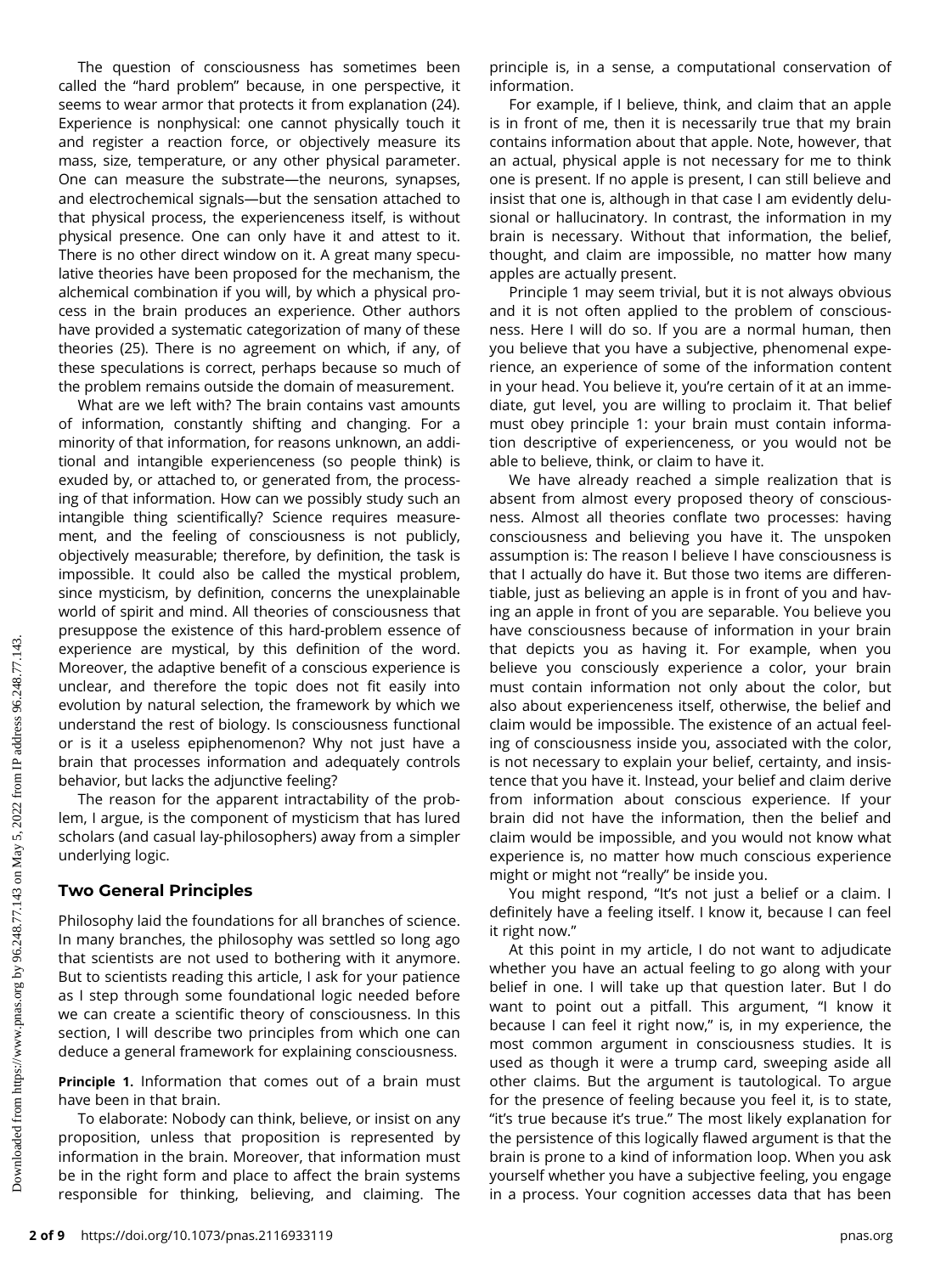automatically constructed in deeper brain systems. The data then constrain your cognitive belief, your thinking, and your answer. The presence of information about feeling is still the operative factor. Some system or systems in the brain must construct information about the nature of conscious experience, about minds and feelings, or we would not have such beliefs about ourselves and nobody would be writing articles on the topic.

I do not wish to delve too deeply into philosophy in this article. However, it may be worth pointing out that principle 1 represents a fundamental philosophical position. For centuries, a central line of philosophical thought has suggested that experience is primary and all else is secondary inference. This view has been represented in different forms over the centuries, for example by Descartes (26), Kant (27), Schopenhauer (28), and many others. By turning experience into an irreducible fundamental, the view has blocked progress in understanding consciousness. By definition, there can be no explanation of an irreducible fundamental. Here I am suggesting that this line of thought is mistaken. It has missed a step. We believe we have experience; belief derives from information. That realization closes a loop. It allows us to understand how physical systems like the brain might encode and manipulate the information that forms the basis of our beliefs, thoughts, and claims to subjective experience.

Note that principle 1 does not deny the existence of conscious experience. It says that you believe, think, claim, insist, jump up and down, and swear that you have a conscious feeling inside you, because of specific information in your brain that builds up a picture of what the conscious feeling is. The information in the brain is the proximal cause of all of that believing and behavior. Whether you have an actual conscious feeling to go along with that believing, thinking, and claiming, is a separate question, which I will take up with respect to principle 2.

#### Principle 2. The brain's models are never accurate.

The brain builds information sets, or models, of reality. In principle 2, the brain's models are never perfectly accurate. They reflect general properties of, but always differ substantially from, the item being modeled.

An adaptive advantage is gained by representing the world in a simplified manner that can be computed rapidly and with minimal energy. For example, colors are constructs of the brain that do not perfectly match the reality of wavelengths. In a particularly egregious gap between model and reality, white light is not represented in the visual system as a complex mixture of thousands of oscillating components, but instead as a high setting in a brightness channel and a low setting in a limited number of color channels. Though we all have learned in school that white is a mixture of all colors, no amount of intellectual knowledge represented in higher cortical areas can change how the low-level visual system models white. The model is automatic.

At its essence, principle 2 absolves us from having to explain physically incoherent mysteries just because people introspectively accept them to be true. It absolves us from having to explain how white light is physically scrubbed clean of all contaminants and purified. It isn't, as

Newton discovered in 1672 (29). The solution is that the model constructed by the visual system is not accurate. Principle 2 absolves us from having to explain how a ghostly, invisible arm can extend out of the body after an amputation (a phantom limb) (30). The solution is that the brain constructs a model of the body, and the model is not accurate. These models are not empty illusions: they are caricatures. They represent something physically real, but they are not accurate. Models never are. The brain's models are useful, adaptive, simplified, and never fully accurate, yet they form the basis of our beliefs, thoughts, and claims.

Let us apply principle 2 to the question of consciousness.

We already know from principle 1 that your brain must construct a set of information from which derives your certainty, belief, and claim that you possess an intangible experience: something insubstantial, nonmeasurable, a hard problem. By principle 2, that bundle of information is not accurate. Science is under no obligation to look for—or to explain—anything that has exactly the same properties depicted in that model.

Principles 1 and 2, together, provide a general framework for understanding consciousness. In that framework, first, the brain contains some objectively measurable, physical process: call it "process A." (In the next section, I will discuss an especially simple theory about what process A might be). Second, the brain constructs a model, or a set of information, to monitor and represent that process A. Third, the model is not accurate. It is a simplification, missing information on granular, physical details. It should not be dismissed as an empty illusion (hence my reluctance to endorse the term "illusionism"), but would be better described as a caricature or a representation that simplifies and distorts the object it represents. Fourth, as a result of the simplified and imperfect information in that model reaching higher cognition, people believe, think, and claim to have a physically incoherent property. The property they claim to have is an intangible experienceness, the hard problem, the feeling of consciousness. Fifth, philosophers and scientists mistakenly try to discover what alchemical combination causes a feeling of consciousness to emerge.

I call this explanation the "2 + 2 approach," because there is no wiggle room. The framework outlined here is not another speculation about a neural circumstance that might or might not magically generate the feeling of consciousness. It is not another opinion. If principle 1 and principle 2 are true, then the present approach is correct. It is time for consciousness researchers to choose between an explanation that is fundamentally magical and an explanation that is mechanistic and logical.

The  $2+2$  explanation is not a theory so much as a broad conceptual framework within which a theory can be built. A specific theory of consciousness would require answers to the following questions. What is process A, the real physical process that, when represented by an imperfect model in the brain, leads people to believe, think, and claim that they have conscious experience? What anatomical systems in the brain carry out process A, and what systems create the imperfect model of A? What is the adaptive or survival value for an animal to have A and to have a model of A? Which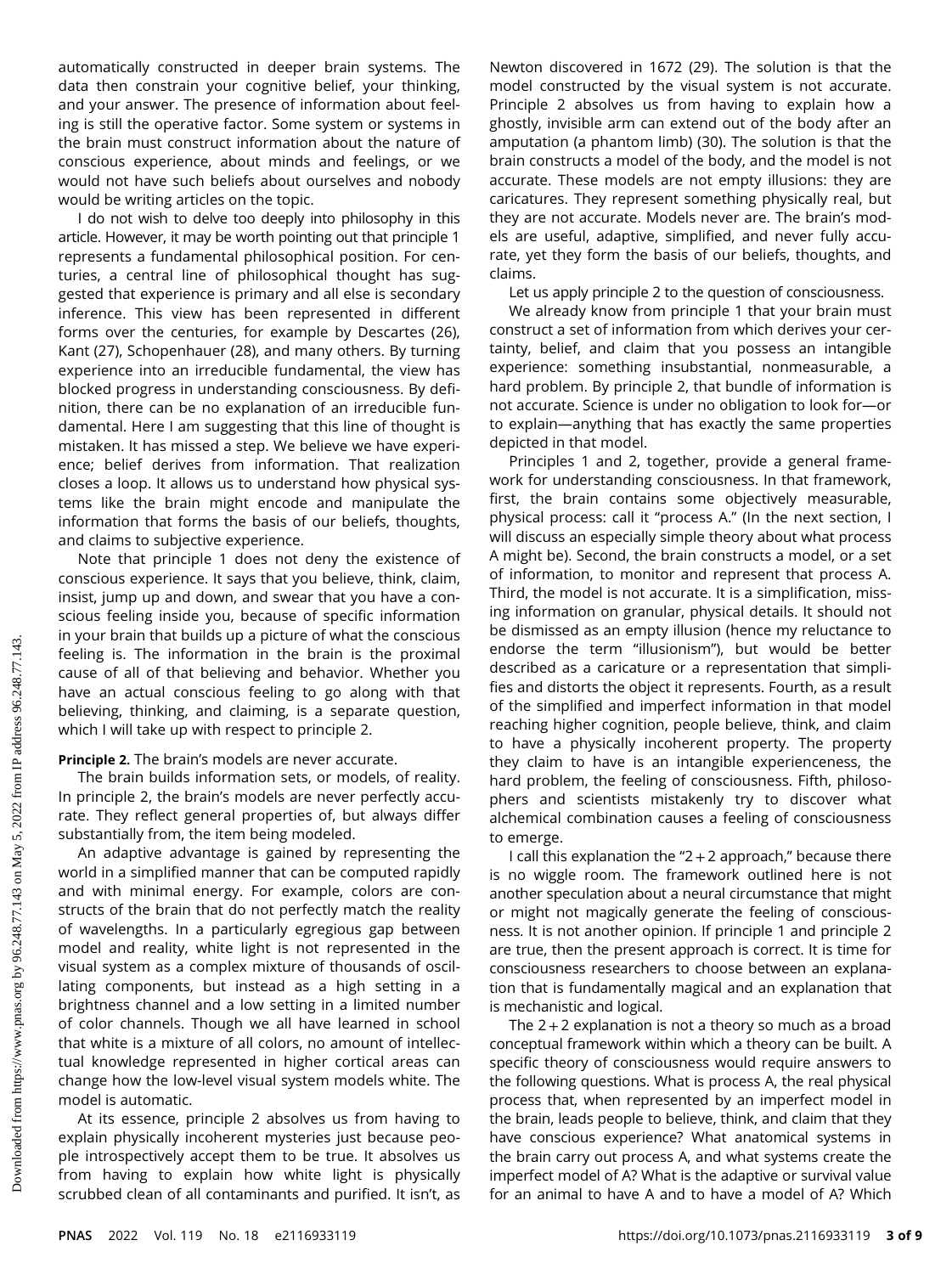species have this architecture and which species do not? These questions are scientifically approachable. All mysticism has been removed, and we are left with a solvable puzzle of neuroscience and evolution.

# A Theory of Consciousness that Embodies Principles 1 and 2

AST is an especially simple way to embody principles 1 and 2 in a scientific theory. To explain it, I will first discuss the body schema, a useful concept that dates back at least a century (31–34). The brain constructs a representation, or simulation, of the body: a bundle of information, constantly recomputed, that represents the shape of the body, keeps track of movement, and makes predictions. It is probably constructed in a network of cortical areas, including the posterior parietal lobe and the motor and premotor cortex. Fig. 1A shows three functional consequences of having a body schema. First, it is necessary for the good control of movement (35–38). Second, it is involved in looking at someone else and intuitively understanding the other person's body configurations (39, 40). Third, because higher cognition and language have some access to it, the body schema gives us at least some explicit, reportable knowledge about our own bodies. That "knowledge" is not always accurate, as in the case of a phantom limb, and is never a fully detailed or rich representation of every muscle, tendon, and bone shape. Per principle 2, the brain's models are never fully accurate.



Fig. 1. Comparison between the body schema and the attention schema. (A) The body schema is a bundle of information that represents the physical body and that leads to better control of the body, better understanding of the body configurations of other people, and cognitive beliefs and linguistic claims about one's own body. (B) The attention schema is a bundle of information that represents attention and has similar consequences as the body schema.

The central proposal of AST is that the brain constructs an attention schema. The proposal was not originally intended as an explanation of consciousness, but rather to account for the skillful endogenous control of attention that people and other primates routinely demonstrate. A fundamental principle of control engineering is that a controller benefits from a model of the item it controls (35–37). In parallel to a body schema, an attention schema could also be used to model the attention states of others, thus contributing to social cognition. Finally, an attention schema, if at least partly accessible by higher cognition and language, could contribute to common human intuitions, beliefs, and claims about the self. In specific, an attention schema should lead people to believe they have an internal essence or property that has the general characteristics and consequences of attention, a capacity to take vivid mental possession of items. For this reason, we theorized that an attention schema might result in the widespread belief that we contain conscious experience. The three major functional consequences proposed for an attention schema are illustrated in Fig. 1B, in parallel to the body schema in Fig. 1A.

Attention here refers specifically to selective attention, a process by which one set of cortical signals is enhanced and competing signals are suppressed (41–43). The enhanced signals have a much bigger impact on decisionmaking, memory, and behavior. Attention is most commonly studied in the domain of vision, but one can also selectively attend to a sound, a touch, or even a thought, a recalled memory, or an emotion. Whether external or internal events, anything representable in the cortex appears to be subject to the process of selective attention.

In AST, what is the informational contents of an attention schema? The schema would not simply identify the items being attended. It would depict the properties of attention itself. Partly, an attention schema would contain a state description. Because attention can vary over a high-dimensional space of external events and internal signals, and because of the graded and highly distributed nature of attention, and because of the constantly changing state of attention, a state description would be extremely complex. On top of the state description, the attention schema would include predictions about how attention is likely to change in the near future and, perhaps more crucially, predictions about how the state of attention is likely to affect decision-making, emotion, memory, and behavior. Just as for the body schema, the attention schema would lack information about the microscopic or physical underpinnings. It would lack information about neurons, synapses, signal competition, or specific pathways through the brain. Thus, any cognitive or linguistic access to an attention schema would result in people claiming to have an essentially nonphysical essence inside of them that can shift its state fluidly, take vivid mental possession of items, and empower oneself to decide and to act.

A common misunderstanding about AST is that it merely explains how people have a general, cognitive belief in a nonphysical mind, a psychological folk theory. That is certainly a part of AST, but it is only one part. AST includes: first, attention that changes moment-by-moment;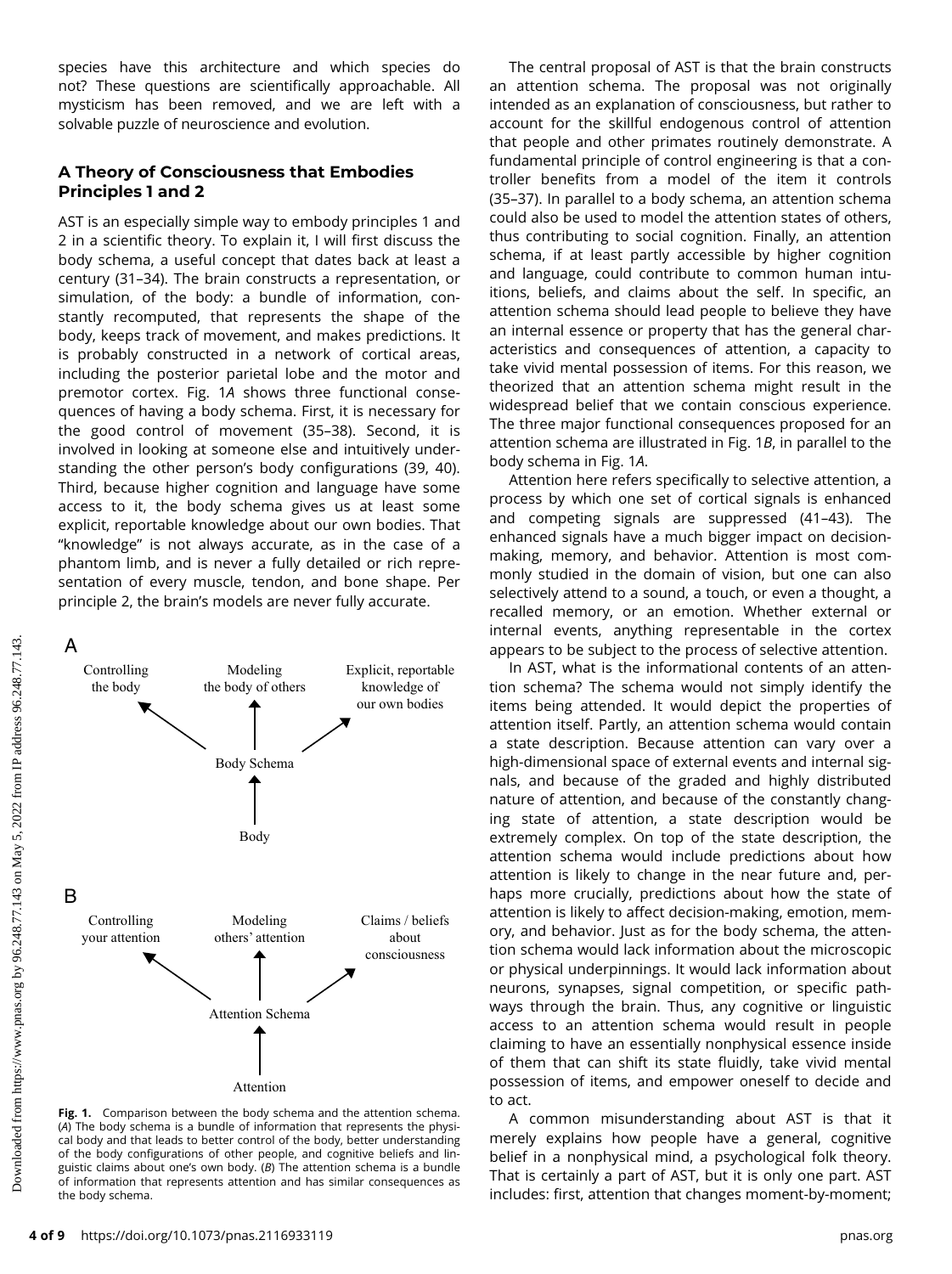second, a model of attention that is automatically constructed, in the moment, reflecting the changing state of attention; third, beliefs that derive from cognitive access to the model; and fourth, output (such as linguistic output). If you focus only on the third step, you might have the false sense that AST is limited to cognitive beliefs. But AST covers more.

For example, suppose you are attending to an apple. In AST, the attentive relationship between you and the apple is represented by means of an attention schema. The proposed attention schema is just as automatic, obligatory, and moment-by-moment as the visual representation of shape, or location, or color. It is, in a sense, another represented feature of the object. As you look at and attend to the apple, a multicomponent model of the apple is constructed, in which roundness, redness, and vivid experienceness are all represented and bound together. That model provides a somewhat simplified, caricaturized representation of the apple's shape, complex reflectance spectrum, and the attentive relationship between you and the apple. That model can influence higher cognition, shaping your cognitive understanding of what is happening in the moment, and perhaps ultimately shaping longer-term intellectual thoughts and beliefs. If you reduce attention to the apple, the model automatically changes. If you withdraw attention from the apple entirely, the experienceness component of the model, the component that represents your attention on the apple, disappears, and at the same time the visual components of the model fade in signal strength (since attention enhances signal strength). If you attend to the apple again, then the model is automatically rebuilt. Not only is the apple representation boosted again in signal strength, such that it can affect downstream systems around the brain, but the larger model also contains a representation of experienceness again. AST is therefore a theory of attention, a theory of the in-the-moment feature we call experience, and a theory of the more abstract, cognitive beliefs that people develop as a result.

AST is a specific way to embody principles 1 and 2. In principle 1, all intuitive certainties, beliefs, and claims stem from information in the brain. Correspondingly, in AST, the intuitive certainty that you have experienceness stems from the information in the attention schema. In principle 2, all models in the brain are inaccurate. Correspondingly, in AST, the attention schema represents attention inaccurately as a ghostly, nonphysical, mental essence or vividness: experienceness. It is a shell model of attention, a caricature of surface properties, not a representation of mechanistic details.

# Evidence of an Attention Schema

The close correlation between reportable consciousness and attention was noted at least as far back as William James in 1890 (44), and has been supported by a great variety of studies since (45–47). What you are attending to, you are typically conscious of; what you are not attending to, you are typically not conscious of. Attention and consciousness, however, can dissociate in cases of weak stimuli at the threshold of detection. It is possible for a person's attention to be drawn to a visual stimulus, in the

sense that the person processes the stimulus preferentially and even responds to the stimulus, while the person reports being unconscious of the stimulus (48–58). The finding that reportable consciousness closely covaries with attention, yet can dissociate from it in some cases, is arguably the most direct indication that reportable consciousness is a result of the brain constructing an imperfect model of attention, which in turn feeds cognitive beliefs and verbal reports (right branch of Fig. 1B).

If AST is correct, then without an attention schema, the endogenous control of attention should be impaired (left branch of Fig. 1B). Recently, this control-theory prediction was tested using artificial neural-network models trained to engage in simple forms of spatial attention (59, 60). Only when given an attention schema could the networks successfully control attention. These findings confirm the basic, control-theory principle that a good control system needs a descriptive and predictive model of the item it controls. In this argument, because the human brain is good at controlling attention, it therefore must have an attention schema.

One of the most specific predictions of AST concerns the relationship between the right and left branches of Fig. 1B, between consciousness and the control of attention. Consciousness should be necessary for the control of attention. Suppose you are attending to a stimulus, but your attention schema makes an error and fails to model that state of attention. Two consequences should ensue, according to the diagram in Fig. 1B. First, you should be unable to adequately control that particular focus of attention. Second, you should be unable to report a state of conscious experience of the attended item. This correlation between consciousness and control of attention has been confirmed many times. When consciousness of a visual stimulus is absent, people are unable to sustain attention on the stimulus if it is relevant for an ongoing task (57), unable to suppress attention on it if the stimulus is a distractor (54, 57), and unable to learn to shift attention in a specific direction away from the stimulus (56, 58). A growing set of experiments therefore appears to establish a key prediction of AST: without consciousness of an item, attention on the item is still possible, but the control of attention with respect to that item almost entirely breaks down. The relationship is not "consciousness is attention"; instead, it is "consciousness is necessary for the control of attention."

AST also predicts that people construct models of other people's attention (middle branch of Fig. 1B). Ample evidence confirms that this is so. It is well established that people track the direction of gaze of others as a means to monitor attention (61–65). Even more than gaze tracking, people construct rich and multidimensional models of other people's attention (66–68). For example, people combine facial expression cues with gaze cues to reconstruct the attentional states of others (69). People also intuitively understand whether someone else's attention is exogenously captured or endogenously directed (66, 67).

One of the strangest facets of how people model the attention of others is the phenomenon of illusory eye beams. A growing set of experiments (70–73) suggests that when you look at a face staring at an object, you construct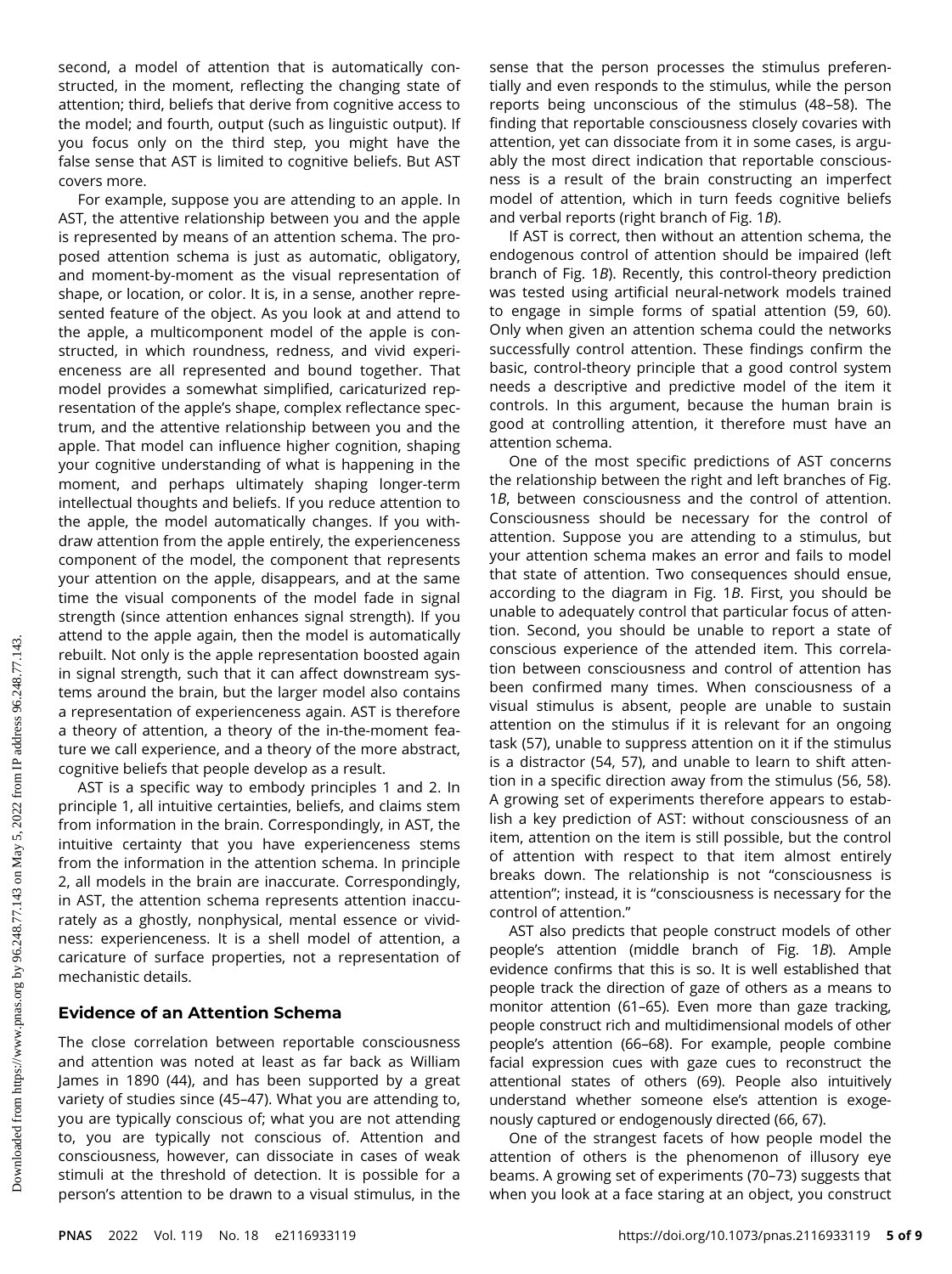a subthreshold motion signal falsely indicating a flow passing from the face to the object. The effect is present only if you believe the face is attending to the object. If you believe the face to be inattentive, or to be attending to something else, or if the face is blindfolded, the effect disappears. The subthreshold motion signal is enough to produce a measurable motion after effect (71) and to produce measurable brain activation in cortical area MT (middle temporal visual area), a center of motion processing (72). The illusory motion even biases people's judgments of physics: people are more likely to think an object will tip over if they see a face gazing at the object, as though the illusory eye beams are physically pushing on the object (70). All of these effects are implicit: people do not know they are generating illusory motion signals.

A possible functional value of illusory eye beams emerged when people looked at pictures containing several faces and judged which face was more attentive to an object (73). Social judgments were significantly biased by the experimental introduction of a hidden, subthreshold motion signal in the stimulus, passing from the faces to the object. The data suggest that motion signals help people to swiftly and intuitively keep track of who is attending to what. Perhaps it is something like drawing arrows on the social world, a trick for efficiently connecting sources and targets of attention. We suggest that these illusory motion signals are an example of evolutionary exaptation, when a trait that evolved for one function takes on a second, unrelated function, like when teeth (originally evolved for chewing) become enlarged for threat (social signaling). The motion-processing machinery evolved for visual perception, but may have been adapted to enhance social cognition. In this interpretation, the reason why the illusory motion signal is so weak (people do not explicitly "see" it) is because the signal evolved to be just strong enough to adaptively enhance social perception, while never becoming strong enough to harm normal vision. (Similarly, teeth may evolve to be larger in some species for social display, but not so large as to interfere with chewing.)

The phenomenon of fictitious eye beams is a good example of principle 2: the brain's models are never accurate. Here we have a model automatically constructed by the brain, a part of our social cognition, adaptive, and yet physically incoherent. No eye beam exists in reality. This phenomenon is a scientific reminder: models in the brain evolve because they lead to adaptive outcomes, not because they provide literal truth about the world. Perhaps this inaccurate but useful model of attention helps explain age-old folk intuitions about consciousness as a subtle, invisible, energy-like essence generated in or inhabiting a person, that can emanate out of the body: an aura, chi, Ka, ghost, soul, or however one calls it. AST may be able to provide useful insights into human spiritual belief, and explain some of the magical intuitions surrounding the consciousness we attribute to ourselves and to others (74).

Since it is now well established that people construct elaborate models of other people's attention, one can ask: What brain systems construct those models? Are they the same systems that model and control our own attention, and are they associated with consciousness? In brain imaging

experiments, when people reconstruct the attentional state of others, activity tends to rise most in the temporoparietal junction (TPJ) (67, 75). The activity is often bilateral, but depending on the specific paradigm, for reasons that remain unknown, sometimes the activity is left-hemisphere–biased and sometimes right-hemisphere–biased. Activity is also sometimes found in the superior temporal sulcus, the precuneus, and the medial and dorso-lateral prefrontal cortex. This distribution of activity is generally consistent with previous studies on brain networks for theory of mind (76–80).

Activity in at least some subregions of the TPJ has also been found in association with one's own attention (81–83). Moreover, TPJ activity is associated with the interaction between attention and reported consciousness (75, 84, 85). A recent study argued that this activity is consistent with error correction of a predictive model of attention (84).

Damage to the TPJ, especially on the right, is associated with the clearest specific deficit in consciousness in the clinical literature. Hemispatial neglect involves a profound loss of attentional control and of conscious experience on the opposite side of space. Stimuli on the affected side can still be processed, can influence behavior in unconscious ways, and can evoke a normal, initial amount of activity in sensory brain areas, suggesting that some exogenous attention is probably drawn to the stimuli (86–88). However, a conscious experience of anything on the affected side of space, and an endogenous control of attention toward anything on the affected side, is either severely impaired or absent. The epicenter of neglect—the brain area that, when damaged, causes the most severe form of neglect—is the right TPJ (89, 90).

Taken together, the neuroscientific evidence suggests that a cortical network, with some emphasis on the TPJ, is associated with building models of other people's attention, with modeling one's own attention, and with some aspects of the control of attention. When it is damaged, it results in a profound disruption of reported conscious experience. Presumably the same network is involved in many complex functions, but one role may be to build an attention schema, consistent with AST.

# Evolution of Consciousness

If the theory described here is correct, what speculative evolutionary story can be told about consciousness?

The simplest component of attention, a competition between signals through lateral inhibition (91), almost certainly began to evolve with the first nervous systems, 600 million or more years ago. More complex forms of attention, such as the overt movement of the eyes controlled by the optic tectum, probably evolved with the first vertebrates (92, 93). Then a sophisticated, covert, selective attention that can be controlled endogenously evolved in the forebrain of vertebrates (94, 95). That complex form of attention, and an attention schema to help control it, are probably present, to some degree, in a huge range of species spanning many mammals, birds, and nonavian reptiles, all of which have an expanded forebrain. A similar mechanism may, of course, have evolved independently in other evolutionary branches, such as in octopuses (96, 97), but the evidence is not yet clear. The social ability to model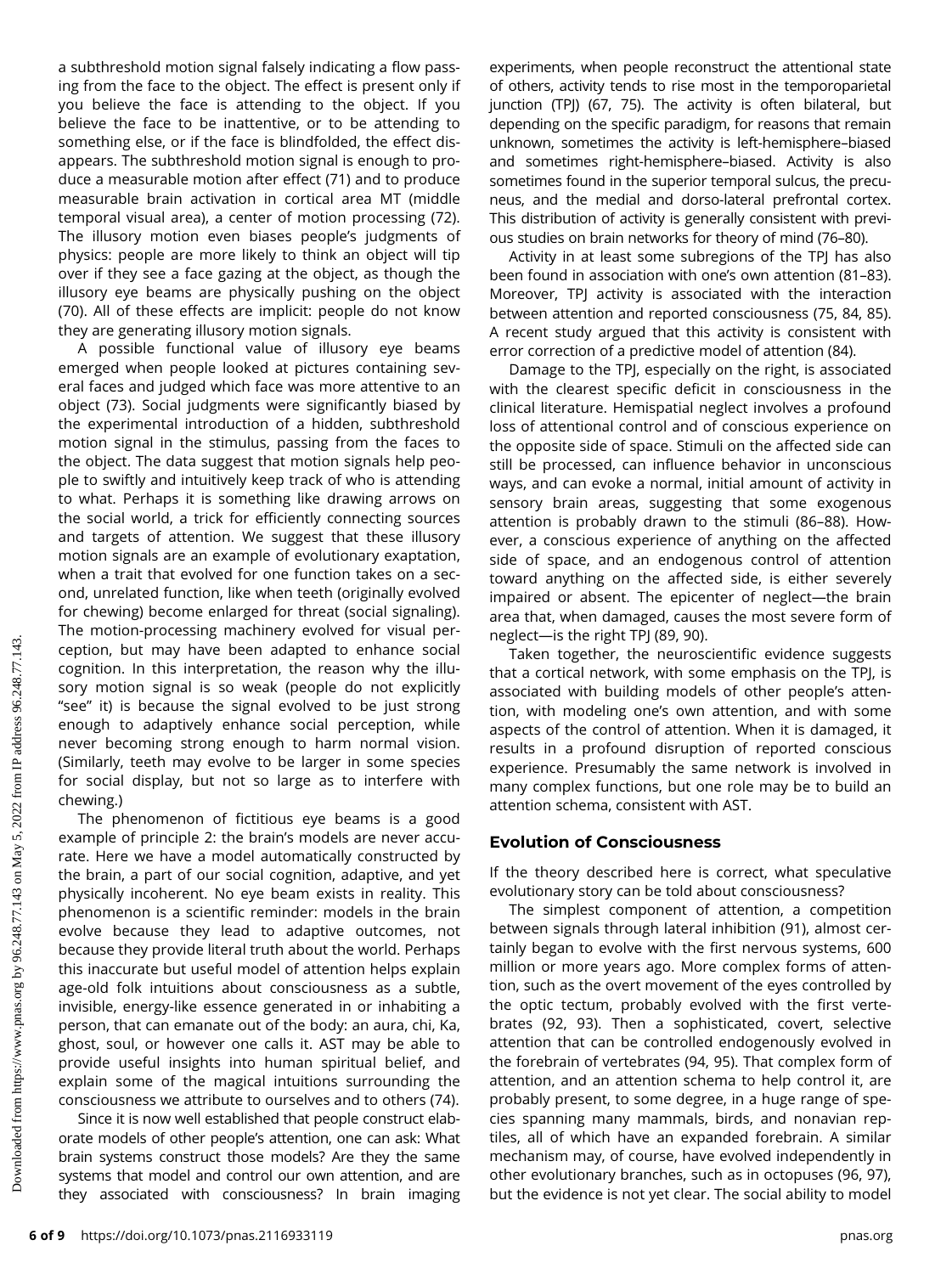the mental contents and attention states of others evolved later among at least some mammals (especially primates) and birds (crows), and may be more widespread than the current literature suggests (62, 98–103). At a much more recent time, human ancestors evolved a cognitive and linguistic capacity such that, not only do we have models of our own and others' attention, but we can form rich cognitive and cultural beliefs based on those deeper models, and we can make verbal claims to each other about those beliefs. Finally, on the basis of those models and cognitive beliefs, philosophers and scientists have come to argue for the existence of a nonmaterial, subjective feeling that emerges from the brain and is an unsolvable mystery.

In this speculation, the components of what we call consciousness may be present in some form in a huge range of animals, including mammals, birds, and many nonavian reptiles. I am not suggesting that all of these animals are conscious in a human-like manner, but some of the same mechanisms are likely to be present. These animals must construct models of self. They construct body schemas to represent the physical self, or else their motor systems would be unable to produce coordinated movement. The speculation here is that they also construct a control model for attention, an attention schema. Obviously, humans have undergone an enormous evolutionary expansion of social ability in the past few million years. We are a hypersocial species compared to most, with an extraordinary social intelligence and capacity for manipulation of others and control over ourselves. However, in tracing the evolution of consciousness within the framework of AST—specifically, in tracing the evolution of the ability to model one's own attention and the attention of others—the cognitive components probably emerged long before our genus.

# What AST Can and Cannot Explain

Here are five items that the presence of an attention schema can explain, followed by three items it cannot.

First, it can explain our expert ability to direct attention. Attention is like a skilled dancer leaping fluidly from place to place. That dance of attention allows us to perform complex tasks, deploying our resources to each new phase of a task as needed. According to the principles of control engineering, a good control of attention is possible only with a control model.

Second, an attention schema can explain how we intuitively attribute an attentive mind to others.

Third, an attention schema can explain why we believe, think, and claim to have a subjective experience attached to select items that change from moment to moment.

Fourth, an attention schema hints at the evolutionary history of consciousness, and which branches of life may have it in some form.

Fifth, an attention schema gives technologists a potential lead on constructing artificial consciousness: machines that believe, think, and claim to be conscious according to the same principles that people do, and that receive the same

computational and behavioral benefit from it. Though many of us may balk at giving machines such a capacity, the advance is probably inevitable. The future of consciousness research is not about philosophy; it is about technology.

In contrast, here are three items that an attention schema cannot explain.

First, it cannot explain most mental processes, such as how we make decisions, have emotions, or remember the past. If that is your definition of consciousness, then an attention schema does not explain it. The attention schema explains why, having made a decision, or generated an emotional state, or recalled a memory, we sometimes also believe, think, and claim that the process comes with an adjunctive feeling, a conscious experience.

Second, an attention schema cannot explain creativity. To some, the word consciousness refers to imaginative abilities outside the range of modern programmable machines. The attention schema does not explain creativity. It explains why, having engaged in an act of creativity, we sometimes believe, think, and claim that the event came with an adjunctive experience.

Third, an attention schema cannot explain how a feeling itself, an essence, a soul, a chi, a Ka, a mental energy, a ghost in the machine, or a phenomenal experience emerges from the brain. It excludes mysticism. It explains how we believe, think, and claim to have such things, but it does not posit that we actually have intangible essences or feelings inside us. If you start your search for consciousness by assuming the existence of a subjective feeling—a private component that cannot be measured and can only be felt and attested to, experienceness itself—then you are assuming the literal accuracy of an internal model. By principle 1, your conviction that you have consciousness depends on an information set in your brain. By principle 2, the brain's models are never accurate. You have accepted the literal truth of a caricature, and you will never find the answer to your ill-posed question. When the police draw a sketch of a suspect, and you set yourself the task of finding a flat man made of graphite, you will fail. Yet at the same time, if you take the opposite approach and insist that the sketch is an empty illusion, you are missing the point. Instead, understand the sketch for what it is: a schematic representation of something real. We can explain physical processes in the brain; we can explain the models constructed by the brain to represent those physical processes; we can explain the way those models depict reality in a schematic, imperfect manner; we can explain the cognitive beliefs that stem from those imperfect models; and most importantly, we can explain the adaptive, cognitive benefits served by those models. AST is not just a theory of consciousness. It is a theory of adaptive mechanisms in the brain.

Data Availability. There are no data underlying this work.

ACKNOWLEDGMENTS. This work was supported by the Princeton Neuroscience Institute Innovation Fund.

3. M. S. Gazzaniga, The Bisected Brain (Appleton Century Crofts, New York, 1970).

<sup>2.</sup> R. E. Nisbett, T. D. Wilson, Telling more than we can know-Verbal reports on mental processes. Psychol. Rev. 84, 231-259 (1977).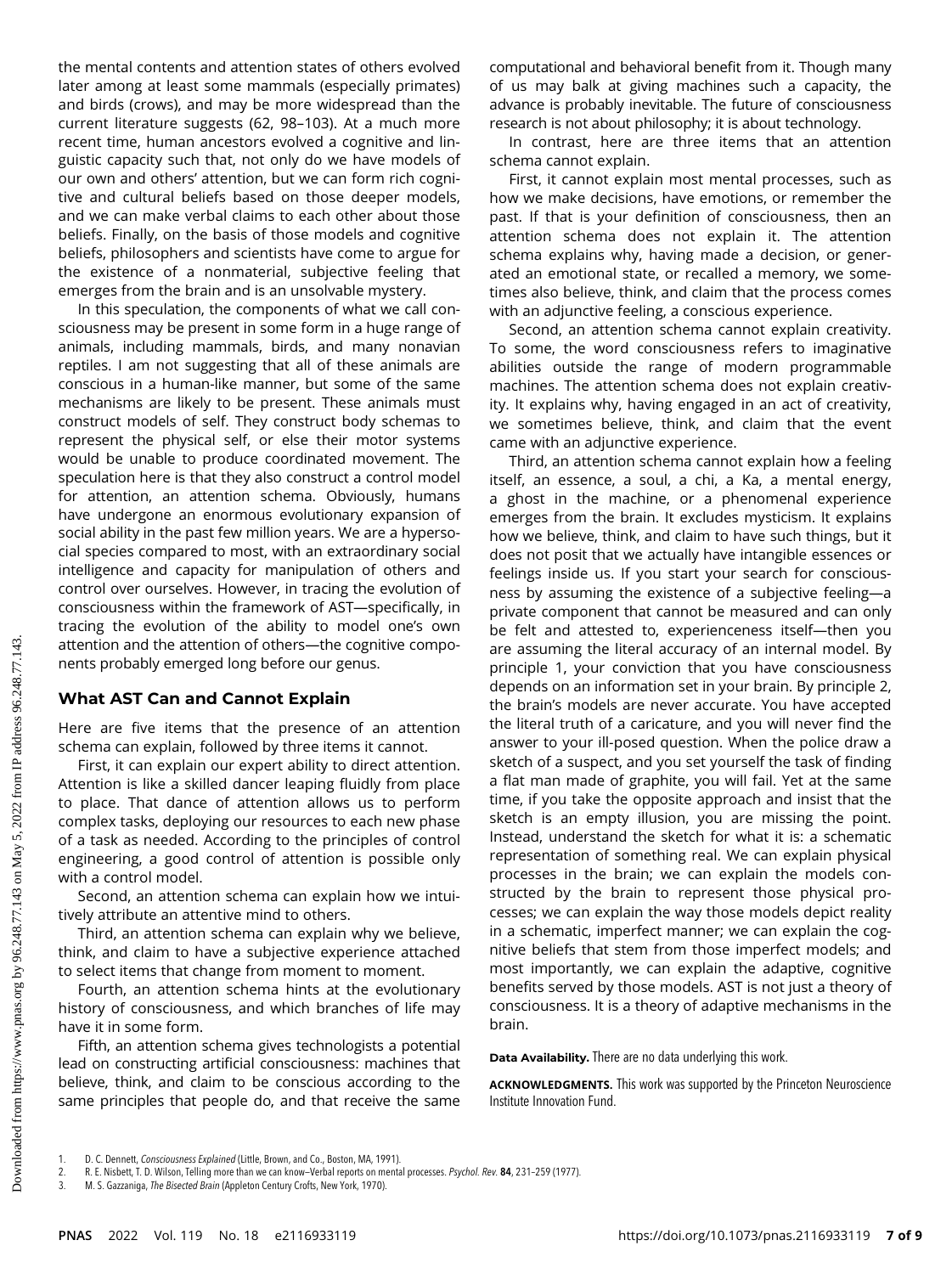- 
- 4. K. Frankish, Illusionism as a theory of consciousness. *J. Conscious. Stud. 23,* 1–39 (2016).<br>5. M. S. A. Graziano, *Rethinking Consciousness: A Scientific Theory of Subjective Experience* (W. W. Norton,
- 6. D. M. Rosenthal, Consciousness, content, and metacognitive judgments. *Conscious. Cogn.* **9**, 203–214 (2000).<br>7. D. Rosenthal, *Consciousness and Mind* (Oxford University Press, Oxford, UK, 2006).
- 
- 8. C. Frith, Attention to action and awareness of other minds. Conscious. Cogn. 11, 481-487 (2002).
- S. J. Blackmore, Consciousness in meme machines. J. Conscious. Stud. 10, 19-30 (2003).
- 10. O. Holland, R. Goodman, Robots with internal models: A route to machine consciousness? J. Conscious. Stud. 10, 77-109 (2003).
- 11. T. Metzinger, The Ego Tunnel: The Science of the Mind and the Myth of the Self (Basic Books, New York, 2009).<br>12. N. Humphrey, Soul Dust (Princeton University Press, Princeton, NJ, 2011).
- N. Humphrey, Soul Dust (Princeton University Press, Princeton, NJ, 2011).
- 13. R. Gennaro, The Consciousness Paradox: Consciousness, Concepts, and Higher-Order Thoughts (The MIT Press, Cambridge, MA, 2012).<br>14. G. Carruthers. A metacognitive model of the sense of agency over thoughts. Cogn. Neuro
- 14. G. Carruthers, A metacognitive model of the sense of agency over thoughts. Cogn. Neuropsychiatry 17, 291–314 (2012).<br>15. P. Churchland, *Touching a Nerve: Our Brains. Our Selves* (W. W. Norton, New York, 2013).
- 15. P. Churchland, *Touching a Nerve: Our Brains, Our Selves* (W. W. Norton, New York, 2013).<br>16. W. Prinz. Modeling self on others: An import theory of subiectivity and selfhood. *Consciol* 16. W. Prinz, Modeling self on others: An import theory of subjectivity and selfhood. Conscious. Cogn. 49, 347–362 (2017).<br>17. D. J. Chalmers. The meta-problem of consciousness. J. Conscious. Stud. 25. 6-61 (2018).
- 
- 17. D. J. Chalmers, The meta-problem of consciousness. J. Conscious. Stud. 25, 6–61 (2018).<br>18. L. Blum. M. Blum. A theory of consciousness from a theoretical computer science perspec L. Blum, M. Blum, A theory of consciousness from a theoretical computer science perspective: Insights from the conscious turing machine. arXiv [Preprint] (2021).<https://arxiv.org/abs/2107.13704> (Accessed 10 September 2021).
- 
- 19. E. Fischer, J. Sytsma, Zombie intuitions. *Cognition* **215**, 104807 (2021).<br>20. M. S. A. Graziano, *God, Soul, Mind, Brain: A Neuroscientist's Reflections on the Spirit World* (Leapfrog Press, Teaticket, MA,
- 21. M. S. A. Graziano, S. Kastner, Human consciousness and its relationship to social neuroscience: A novel hypothesis. Cogn. Neurosci. 2, 98–113 (2011).
- 
- 22. M. S. A. Graziano, *Consciousness and the Social Brain* (Oxford University Press, New York, 2013).<br>23. M. S. Graziano, T. W. Webb, The attention schema theory: A mechanistic account of subjective awareness. *Fr*
- 24. D. J. Chalmers, Facing up to the problem of consciousness. J. Conscious. Stud. 2, 200-219 (1995).<br>25. A. Doerig. A. Schurger. M. H. Herzog. Hard criteria for empirical theories of consciousness. Cogn. N.
- A. Doerig, A. Schurger, M. H. Herzog, Hard criteria for empirical theories of consciousness. Cogn. Neurosci. 12, 41-62 (2021).
- 26. R. Descartes, "Meditations on first philosophy" in The Philosophical Writings of René Descartes, trans. J. Cottingham, R. Stoothoff, and D. Murdoch (Cambridge University Press, Cambridge, UK, 2017). Originally published in Latin in 1641.
- 27. I. Kant, Critique of Pure Reason, trans. J. M. D. Meiklejohn, Project Gutenberg (1781). https://www.gutenberg.org/fi[les/4280/4280-h/4280-h.htm.](https://www.gutenberg.org/files/4280/4280-h/4280-h.htm) Accessed 1 October 2021.
- 28. A. Schopenhauer, The World as Will and Representation, trans. E. F. J. Payne (Dover Publications, New York, 1818, 1966).<br>29. L. A. Newton. Letter of Mr. Isaac Newton. Professor of the Mathematicks in the University of
- 1. A. Newton, Letter of Mr. Isaac Newton, Professor of the Mathematicks in the University of Cambridge; Containing his new theory about light and colors: Sent by the author to the publisher from Cambridge,
- Febr. 6. 1671/72; In order to be communicated to the Royal Society. *Phil. Trans. Roy. Soc.* **6,** 3075–3087 (1671).<br>30. V. S. Ramachandran, D. Rogers-Ramachandran, Phantom limbs and neural plasticity. *Arch. Neurol.* 57, 3
- 
- 31. H. Head, G. Holmes, Sensory disturbances from cerebral lesions. Brain 34, 102-254 (1911).
- 32. M. S. A. Graziano, M. M. Botvinick, "How the brain represents the body: Insights from neurophysiology and psychology" in Common Mechanisms in Perception and Action: Attention and Performance XIX, W. Prinz, B. Hommel, Eds. (Oxford University Press, Oxford, UK, 2002), pp. 136–157.
- 33. N. P. Holmes, C. Spence, The body schema and the multisensory representation(s) of peripersonal space. Cogn. Process. 5, 94-105 (2004).
- 34. M. S. A. Graziano, *The Spaces Between Us: A Story of Neuroscience, Evolution, and Human Nature* (Oxford University Press, New York, 2018).<br>35. R. C. Conant, W. R. Ashby, Every good regulator of a system must
- 
- 36. B. A. Francis, W. M. Wonham, The internal model principle of control theory. *Automatica* 12, 457–465 (1976).<br>37. E. F. Camacho, C. Bordons Alba, *Model Predictive Control* (Springer, New York, 2004).
- 
- 38. R. Shadmehr, F. A. Mussa-Ivaldi, Adaptive representation of dynamics during learning of a motor task. J. Neurosci. **14**, 3208–3224 (1994).<br>39. L. M. Parsons. Imagined spatial transformations of one's hands and feet. *C*
- L. M. Parsons, Imagined spatial transformations of one's hands and feet. Cognit. Psychol. 19, 178-241 (1987). 40. E. Bonda, M. Petrides, S. Frey, A. Evans, Neural correlates of mental transformations of the body-in-space. Proc. Natl. Acad. Sci. U.S.A. 92, 11180-11184 (1995).
- 
- 41. R. Desimone, J. Duncan, Neural mechanisms of selective visual attention. Annu. Rev. Neurosci. **18**, 193–222 (1995).<br>42. D. M. Beck, S. Kastner, Top-down and bottom-up mechanisms in biasing competition in the human brai D. M. Beck, S. Kastner, Top-down and bottom-up mechanisms in biasing competition in the human brain. Vision Res. 49, 1154-1165 (2009)
- 43. T. Moore, M. Zirnsak, Neural mechanisms of selective visual attention. Annu. Rev. Psychol. 68, 47-72 (2017).<br>44. W. James. Principles of Psychology (Henry Holt and Company. New York. 1890).
- 44. W. James, Principles of Psychology (Henry Holt and Company, New York, 1890).<br>45. D.J. Simons, C. F. Chabris, Gorillas in our midst: Sustained inattentional blindni
- 45. D. J. Simons, C. F. Chabris, Gorillas in our midst: Sustained inattentional blindness for dynamic events. Perception 28, 1059-1074 (1999).<br>46. A. Mack. I. Rock. *Inattentional Blindness* (MIT Press. Cambridge. MA. 2000
- 46. A. Mack, I. Rock, *Inattentional Blindness* (MIT Press, Cambridge, MA, 2000).<br>47. T. Drew. M. L. Võ. J. M. Wolfe. The invisible gorilla strikes again: Sustained i
- 47. T. Drew, M. L. Võ, J. M. Wolfe, The invisible gorilla strikes again: Sustained inattentional blindness in expert observers. Psychol. Sci. 24, 1848–1853 (2013).<br>48. P. A. McCormick. Orienting attention without awareness
- 48. P. A. McCormick, Orienting attention without awareness. J. Exp. Psychol. Hum. Percept. Perform. 23, 168–180 (1997).<br>49. R. W. Kentridne, C. A. Heywood. J. Weiskrantz. Attention without awareness in blindsight. Proc. Bi
- 49. R. W. Kentridge, C. A. Heywood, L. Weiskrantz, Attention without awareness in blindsight. Proc. Biol. Sci. 266, 1805–1811 (1999).
- 50. A. Lambert, N. Naikar, K. McLachlan, V. Aitken, A new component of visual orienting: Implicit effects of peripheral information and subthreshold cues on covert attention. J. Exp. Psychol. Hum. Percept. Perform. 25, 321–340 (1999).
- 
- 51. R. W. Kentridge, C. A. Heywood, L. Weiskrantz, Spatial attention speeds discrimination without awareness in blindsight. *Neuropsychologia* **42**, 831–835 (2004).<br>52. U. Ansorge, M. Heumann, Shifts of visuospatial
- 
- 
- 54. Y. Tsushima, Y. Sasaki, T. Watanabe, Greater disruption due to failure of inhibitory control on an ambiguous distractor. Science 314, 1786–1788 (2006).<br>55. P. Hsieh. J. T. Colas. N. Kanwisher. Unconscious pop-out: Atte 55. P. Hsieh, J. T. Colas, N. Kanwisher, Unconscious pop-out: Attentional capture by unseen feature singletons only when top-down attention is available. Psychol. Sci. 22, 1220-1226 (2011).<br>56. 7 Lin S. O. Murray. More now
- 56. Z. Lin, S. O. Murray, More power to the unconscious: Conscious, but not unconscious, exogenous attention requires location variation. Psychol. Sci. 26, 221–230 (2015).
- 
- A. I. Wilterson et al., Attention control and the attention schema theory of consciousness. Prog. Neurobiol. 195, 101844 (2020).

59. J. van den Boogaard, J. Treur, M. Turpijn, "A neurologically inspired neural network model for Graziano's attention schema theory for consciousness" in International Work Conference on the Interplay Between Natural and Artificial Computation: Natural and Artificial Computation for Biomedicine and Neuroscience, Corunna, Spain, June 19–23, 2017, Part 1, J. M. F. Vicente, H. R. Alvarez-Sanchez, F. de la Paz Lopez, H. T.

- Moreo, H. Adeli, Eds. (Springer, 2017), pp. 10-21.<br>60. A. I. Wilterson, M. S. A. Graziano, The attention schema theory in a neural network agent: Controlling visuospatial attention using a descriptive model of attention. P (2021).
- 61. A. Puce, T. Allison, S. Bentin, J. C. Gore, G. McCarthy, Temporal cortex activation in humans viewing eye and mouth movements. *J. Neurosci*. **18**, 2188–2199 (1998).<br>62. S. Baron-Cohen, *Mindblindness: An Ess*
- 63. C. K. Friesen, A. Kingstone, The eyes have it! Reflexive orienting is triggered by nonpredictive gaze. Psychon. Bull. Rev. 5, 490–495 (1998).
- 
- 64. A. J. Calder et al., Reading the mind from eye gaze. Neuropsychologia 40, 1129–1138 (2002).
- 65. A. Frischen, A. P. Bayliss, S. P. Tipper, Gaze cueing of attention: Visual attention, social cognition, and individual differences. Psychol. Bull. 133, 694–724 (2007).
- 66. A. Pesquita, C. S. Chapman, J. T. Enns, Humans are sensitive to attention control when predicting others' actions. *Proc. Natl. Acad. Sci. U.S.A*. **113**, 8669–8674 (2016).<br>67. A. Guterstam, B. J. Bio, A. I. W
- 68. B. J. Bio, T. W. Webb, M. S. A. Graziano, Projecting one's own spatial bias onto others during a theory-of-mind task. Proc. Natl. Acad. Sci. U.S.A. 115, E1684–E1689 (2018).
- 69. B. J. Bio, M. S. A. Graziano, Using smiles, frowns, and gaze to attribute conscious states to others: Testing part of the attention schema theory. PsyArXiv [Preprint] (2021) [doi.org/10.31234/osf.io/7s8bk \(](http://doi.org/10.31234/osf.io/7s8bk)Accessed 1 October 2021).
- 70. A. Guterstam, H. H. Kean, T. W. Webb, F. S. Kean, M. S. A. Graziano, Implicit model of other people's visual attention as an invisible, force-carrying beam projecting from the eyes. Proc. Natl. Acad. Sci. U.S.A. 116, 328–333 (2019).
- 
- 71. A. Guterstam, M. S. A. Graziano, Implied motion as a possible mechanism for encoding other people's attention. *Prog. Neurobiol*. **190**, 101797 (2020).<br>72. A. Guterstam, A. I. Wilterson, D. Wachtell, M. S. A.
- 73. A. Guterstam, M. S. A. Graziano, Visual motion assists in social cognition. Proc. Natl. Acad. Sci. U.S.A 117, 32165-23168 (2020).<br>74. M. S. A. Graziano. A. Guterstam. B. J. Bio. A. I. Wilterson. Toward a standard model
- M. S. A. Graziano, A. Guterstam, B. J. Bio, A. I. Wilterson, Toward a standard model of consciousness: Reconciling the attention schema, global workspace, higher-order thought, and illusionist theories. Cogn. Neuropsychol. 37, 155–172 (2020).
- 75. Y. T. Kelly, T. W. Webb, J. D. Meier, M. J. Arcaro, M. S. A. Graziano, Attributing awareness to oneself and to others. Proc. Natl. Acad. Sci. U.S.A. 111, 5012–5017 (2014).
- 
- 76. R. Saxe, N. Kanwisher, People thinking about thinking people. The role of the temporo-parietal junction in "theory of mind". *Neuroimage* **19**, 1835–1842 (2003).<br>77. U. Frith, C. D. Frith, Development and neur
- 
- 78. M. I. Gobbini, A. C. Koralek, R. E. Bryan, K. J. Montgomery, J. V. Haxby, Two takes on the social brain: A comparison of theory of mind tasks. *J. Cogn. Neurosci*. **19,** 1803-1814 (2007).<br>79. S. J. van Veluw, S.
- 80. H. Richardson, G. Lisandrelli, A. Riobueno-Naylor, R. Saxe, Development of the social brain from age three to twelve years. Nat. Commun. 9, 1027 (2018).

143.